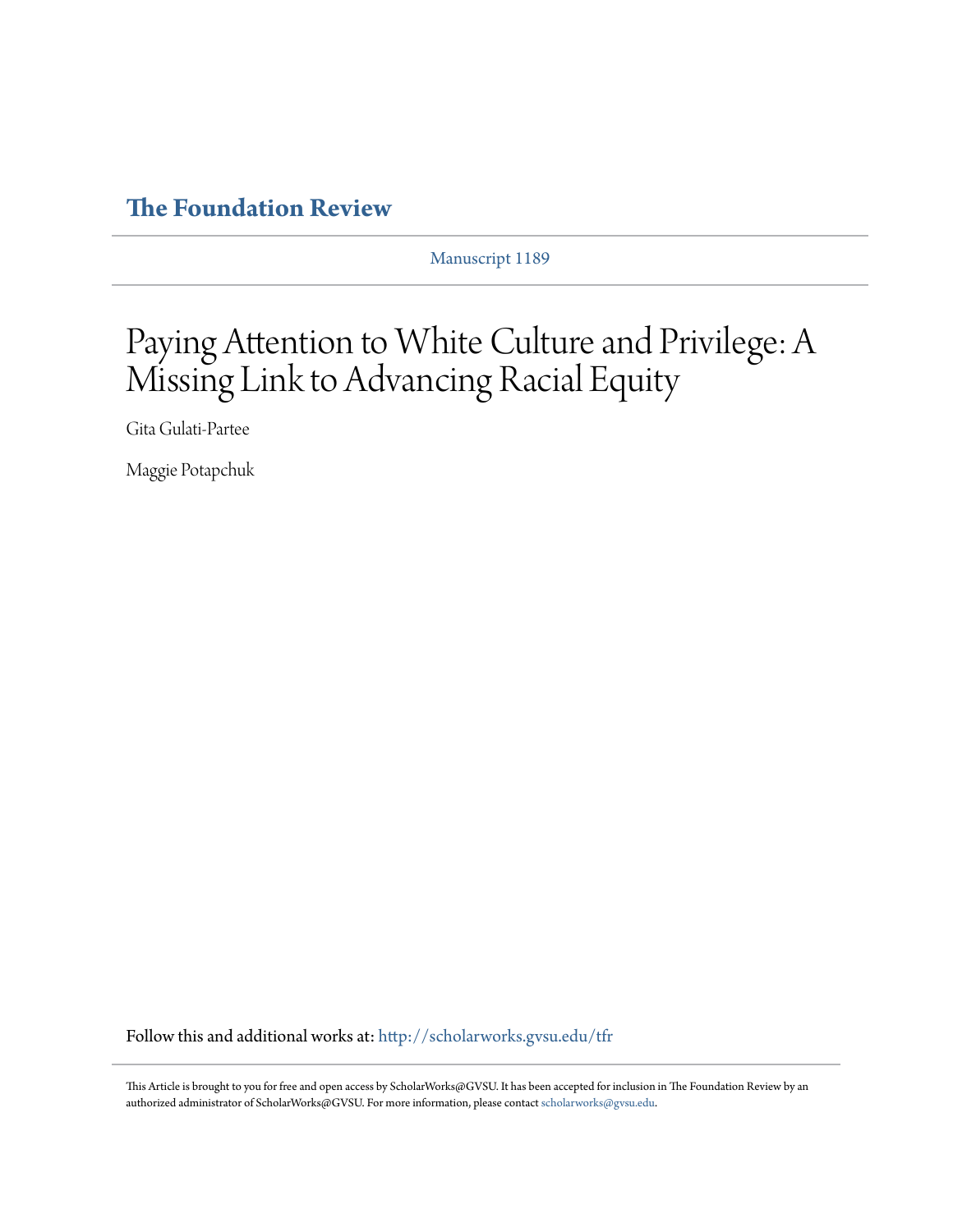# Paying Attention to White Culture and Privilege: A Missing Link to Advancing Racial Equity

*Gita Gulati-Partee, M.B.A., OpenSource Leadership Strategies, and Maggie Potapchuk, [M.Ed.](M.Ed), MP Associates*

*Keywords: Racial equity, white culture, white privilege, capacity building, organizational change*

#### Introduction

Against the backdrop of persistent racial inequities in every region of the country and across nearly every aspect of U.S. life, few foundations can escape reflecting on race and how it relates to their grantmaking priorities, internal operations, and community leadership. While many foundations have chosen to focus on diversity and inclusion, a small but growing number have engaged more deeply with the cumulative impact and current reality of structural racism $1 -$ the ways that history, culture, public policy, institutional practices, and personal beliefs interact to maintain a racial hierarchy.

These foundations have developed and invested in compelling strategies to address the root causes of systemic racism. Some are asking their grantees to show the impact of their efforts to close racial gaps and reflect the concerns of those most affected and marginalized. Others have reviewed their grantmaking portfolio to examine the impact of their investments in communities of color, while some have increased their grants for community organizing, advocacy, or other policy change interventions to address racial inequities. And some have turned the lens inward to examine barriers that may exist to staff and board members of color, taken on recruitment and retention strategies, and assessed vendors and other policies to overcome access and inclusion issues.

#### *Key Points*

- Racial disparities are driven and maintained by public- and private-sector policies that not only disadvantage communities of color but also over-advantage whites. Foundation processes aimed at racial equity change often overlook the privileged side of inequity.
- Through our experience as racial equity practitioners, we have encountered at least three challenges to engaging foundations in exploring white privilege and white culture in their internal and external racial equity work.
- For foundations to work toward racial equity through their philanthropic investments and leadership, they must shine a light on white privilege and white culture both internally and externally.
- This article discusses tools for tackling those challenges: creating a container with intentional group norms, exploring accumulated racial advantages and disadvantages, reflecting on white culture, and caucusing by racial identity.

All of these efforts are important and necessary. But we believe they will prove insufficient to addressing structural racism or fulfilling the promise of racial justice because they ignore or obscure the other half of the problem.

The racial disparities driven and maintained by public- and private-sector policies that many foundations seek to address not only disad-

<sup>1</sup> To learn more about structural racism, see [http://](http://racialequitytools.org/fundamentals/core-concepts#FUN05) [racialequitytools.org/fundamentals/core](http://racialequitytools.org/fundamentals/core-concepts#FUN05)-concepts#FUN05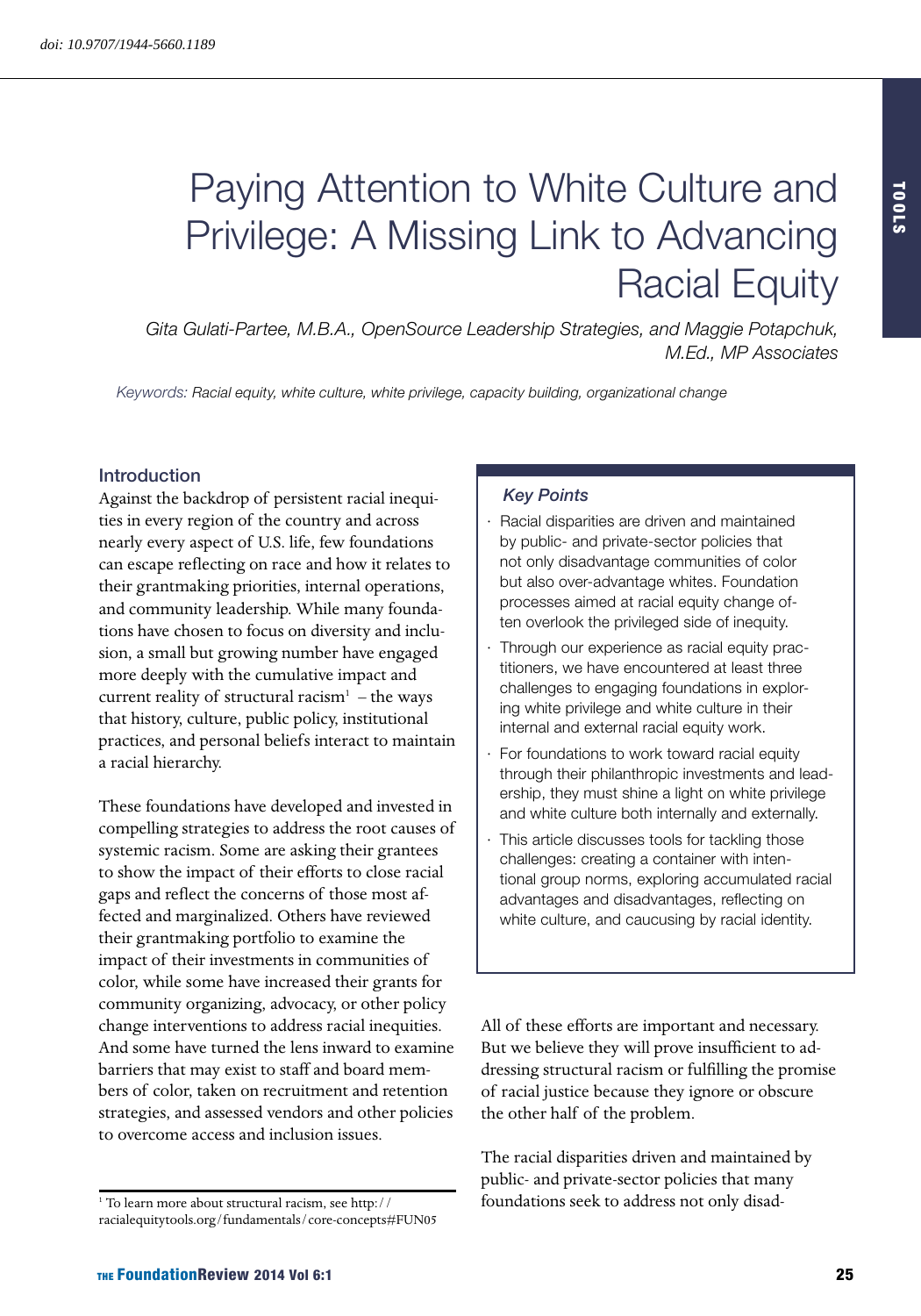*For foundations to work toward racial equity through their philanthropic investments and leadership, they must shine a light on white privilege and white culture both internally and externally.*

vantage communities of color but also overadvantage whites. But processes aimed at racial equity change can overlook the privileged side of inequity. For foundations to work toward racial equity through their philanthropic investments and leadership, they must shine a light on white privilege and white culture both internally and externally. This means engaging in dialogue, reflection, and action on racial equity, not only to target their grantmaking and leadership activities to effect equity in the fields they fund, but also to examine and change their staffing, operations, and organizational culture to more closely align with their equity goals and values.

For more than a decade individually, and over the past five years in partnership, the authors – a woman of color and a white woman – have consulted on and supported the racial equity efforts of foundations and other social change organizations. Through our experience as racial equity practitioners, we have encountered at least three challenges to engaging foundations in exploring white privilege and white culture in their internal and external work toward racial equity:

- 1. Foundation structures often embody dominant (white) culture and white privilege. By definition, this is normalized and difficult to see, prompting resistance and defensiveness about dissecting core ways of doing business.
- 2. Accustomed to identifying social inequities that focus on the community, it can be chal-

lenging to turn the mirror inward, particularly on sensitive topics like race and privilege. Few organizations are prepared for the emotional responses and conflict that naturally emerge from this work.

3. This change process itself can privilege white people by centralizing and accommodating their learning curve, which is sometimes steep and often lags behind people of color – who might appreciate the change process while also at times feeling marginalized within it due to the priority given to supporting the needs of whites.

This article offers our reflections on these challenges, as well as the following tools for tackling them:

- Create a container with intentional group norms.
- • Explore accumulated racial advantages and disadvantages.
- Reflect on white culture.
- • Caucus by racial identity.

To be sure, as institutions dedicated to advancing the well-being of human kind and as part of a field whose existence is intertwined with the civil rights movement, many foundations steadfastly commit to racial equity as a value and goal. Leadership institutions, those that seek to address root causes and effect systemic change and leave a lasting legacy of justice, understand that this requires direct reflection on and deconstruction of white privilege and culture.

Throughout this article we will be sharing our observations of patterns of behavior by whites and people of color as we have experienced them in our racial equity capacity building work. We do not aim to oversimplify the human experience. While there is no monolithic response or behavior of all white people or all people of color, and people will demonstrate their own unique behaviors at any given moment, we have observed some patterns that reflect both the existence of and responses to white culture and privilege. We believe these patterns can be instructive, and we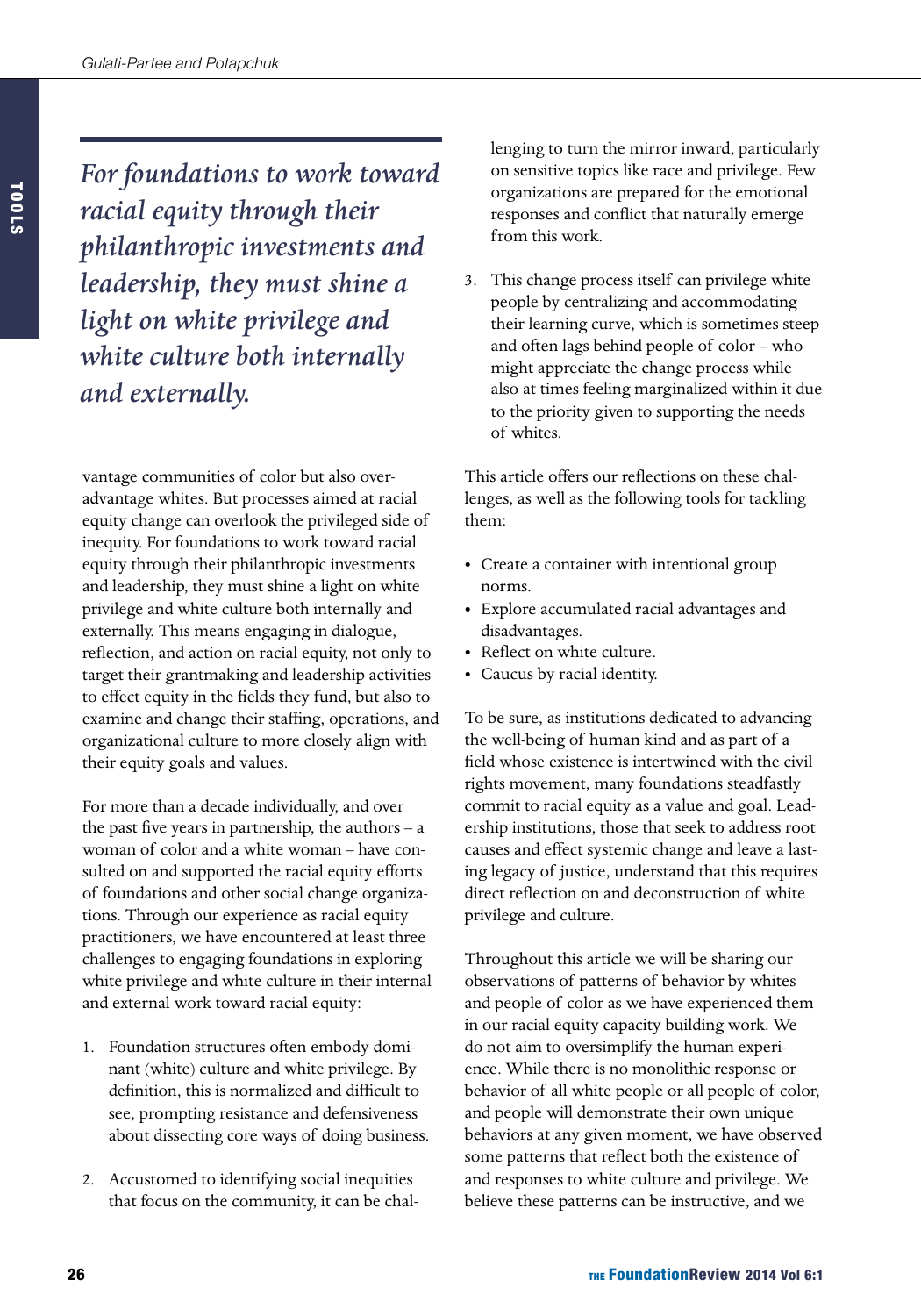offer them in the spirit of shared learning and reflection with colleagues who are doing this challenging and important work.

# Challenge No. 1: White Culture Operates All Around Us, Yet Remains Invisible

By "white culture," we mean the dominant, unquestioned standards of behavior and ways of functioning embodied by the vast majority of institutions in the United States. Because it is so normalized it can be hard to see, which only adds to its powerful hold. In many ways, it is indistinguishable from what we might call U.S. culture or norms – a focus on individuals over groups, for example, or an emphasis on the written word as a form of professional communication. But it operates in even more subtle ways, by actually defining what "normal" is – and likewise, what "professional," "effective," or even "good" is. In turn, white culture also defines what is not good, "at risk," or "unsustainable." White culture values some ways – ways that are more familiar and come more naturally to those from a white, western tradition – of thinking, behaving, deciding, and knowing, while devaluing or rendering invisible other ways. And it does this without ever having to explicitly say so.<sup>2</sup>

Most foundations, like other institutions, did not have a team meeting to debate and decide to adopt "white culture" as the mode of operating. And yet, there it is – manifesting in every policy and practice and interaction. One can understand the resistance a group of people might have to examining something they don't consciously know exists. But when it is given a name and examples are pointed out, its presence is undeniable.

*By "white culture," we mean the dominant, unquestioned standards of behavior and ways of functioning embodied by the vast majority of institutions in the United States.*

Thus begins the journey to see, deconstruct, and potentially transform white culture. In our experience it also can be the place of greatest resistance, for three primary reasons. The first is that the process can feel overwhelming. Culture lurks in every nook and cranny of organizational life, which now must be intentionally examined, considered, and negotiated. Further, an honest look at white privilege might lead to hard truths about the foundation itself, as wealth accumulation and favorable tax policy are primary manifestations of over-advantaging of whites (Kivel, 2006). The time and effort required for this scope of self-examination may exceed what the foundation team envisioned or allocated when it decided to do racial equity work. And yet, not doing this examination means that any equity conversations and work will continue to take place in a larger container that is shaped by the very dynamics that the group aims to change.

The second reason this work can spur resistance – especially to internal racial equity work – is that predominately white team members, and perhaps even some people of color, are attached to the current ways of working and do not want change to take place so close to home. Especially a foundation that sees itself as high-performing and successful can be skeptical about the degree of change needed. But racial equity is a change process; leaving out a look at white culture and privilege limits the potential for sustainable change.

The third reason is that because white culture and privilege are, by definition, ubiquitous, even if the

<sup>2</sup> The following are some resources about white culture: White Culture, by J. Katz, n.d., retrieved from [http://www.](http://www.pps.k12.or.us/files/district-leadership/White_Culture_Judith_Katz.pdf) [pps.k12.or.us/files/district-leadership/White\\_Culture\\_Judith\\_](http://www.pps.k12.or.us/files/district-leadership/White_Culture_Judith_Katz.pdf) [Katz.pdf](http://www.pps.k12.or.us/files/district-leadership/White_Culture_Judith_Katz.pdf); Lifting the White Veil, by J. Hitchcock, 2002, Roselle, NJ: Crandall, Dostie, & Douglass Books; The Emperor Has No Clothes: Teaching About Race and Racism to People Who Don't Want to Know, by T. Okun, 2010, Charlotte, NC: Information Age Publishing, [www.dismantlingracismworks.](www.dismantlingracismworks.org) [org](www.dismantlingracismworks.org); Mirrors of Privilege: Making Whiteness Visible [DVD], 2006, by S. Butler, producer, <http://world-trust.org/mirrors>of-privilege-making-whiteness-visible/; and Flipping the Script: White Privilege and Community Building, by M. Potapchuk, S. Leiderman, D. Bivens, and B. Major, 2005, [http://www.](http://www.mpassociates.us/pdf/FlippingtheScriptmostupdated.pdf) [mpassociates.us/pdf/FlippingtheScriptmostupdated.pdf](http://www.mpassociates.us/pdf/FlippingtheScriptmostupdated.pdf)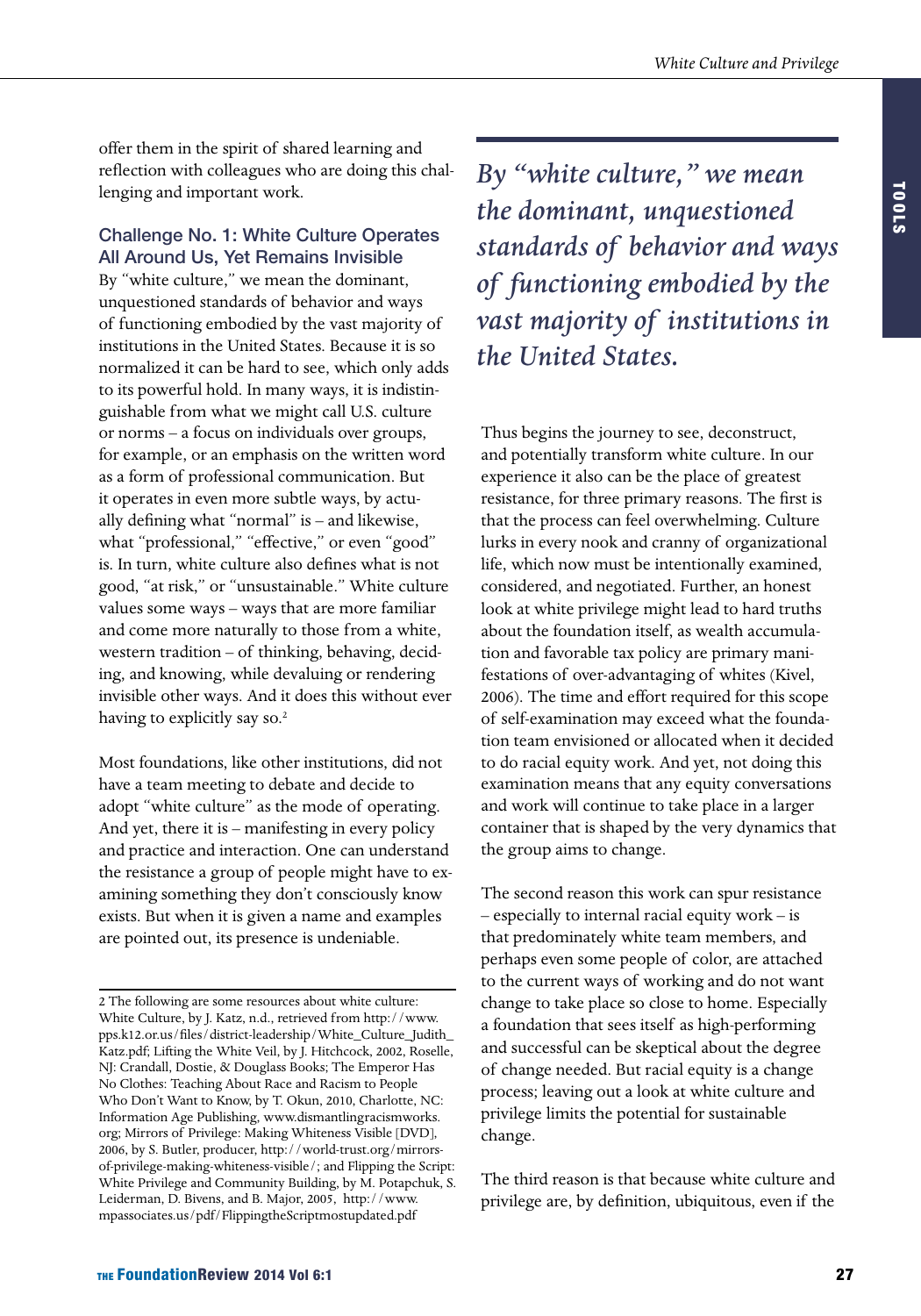*Our clients report that their newfound awareness can end up challenging their sense of integrity, as they must make strategic choices about sharing this new consciousness and assessing how to interact with community partners and other philanthropic organizations that don't hold the same conceptual frameworks or language about white culture and privilege.*

foundation makes progress toward its own transformation it surely will continue to interact with funding partners, community decision-makers, and grantees who have not done their own examination. Our clients report that their newfound awareness can end up challenging their sense of integrity, as they must make strategic choices about sharing this new consciousness and assessing how to interact with community partners and other philanthropic organizations that do not hold the same conceptual frameworks or language about white culture and privilege.

#### Challenge No. 2: Conflict and Emotion Challenge the 'White' Way of Operating

Since real-life personal experiences about race and racism come packed with emotions including anger, frustration, hurt, and fear, it is hard to keep them in check when a foundation explores racial equity. Often, one goal of racial equity work is to improve relationships across race, perhaps with an implicit desire to reduce or avoid racial conflict. But an authentic process likely will increase conflict, at least in the short term, as issues of

concern become more visible, people of all races gain language and tools for talking about them, and the process itself invites more open communication.

So, intense emotions and conflict are predictable companions to racial equity work. And yet, white culture and privilege can obscure this reality, making them difficult to engage directly. Because these feelings do not always feel good, foundation leadership can mistakenly view them as "failures" of the process and reasons to abandon or restrict it, rather than accepting them as necessary and indicative of real change.

One aspect of white culture is the unspoken definition of acceptable emotions to share within the workplace, sometimes described as "professionalism." What is meant by this, however, typically does not get discussed explicitly and transparently within the organization; it is simply assumed that all will know what this means and abide by it. It becomes a topic of conversation only when the unspoken boundary is violated – for example, when anything requiring personal reflection and disclosure gets framed as "too 'touchy feely'." This is bound to happen in any frank discussion of structural racism, white culture, and privilege. And the people of color and white people who violate the boundary may face consequences for taking the risk.

The hiddenness of these norms is problematic. But so is the narrowness, which can limit the range of expressions that naturally will arise in racial equity work. Once again, white culture, left unexamined, can hinder the full potential of racial equity work. And by defaulting to white culture norms, explicitly or implicitly, the organization is choosing the perceived comfort of whites over people of color.

We have observed whites shutting down because of discomfort with the rawness of emotions, fear of disclosing personal experiences that may suggest they have bias or racist thoughts, or the assumption that talking about white privilege means they are "bad" individuals instead of seeing privilege in the context of the system of racism in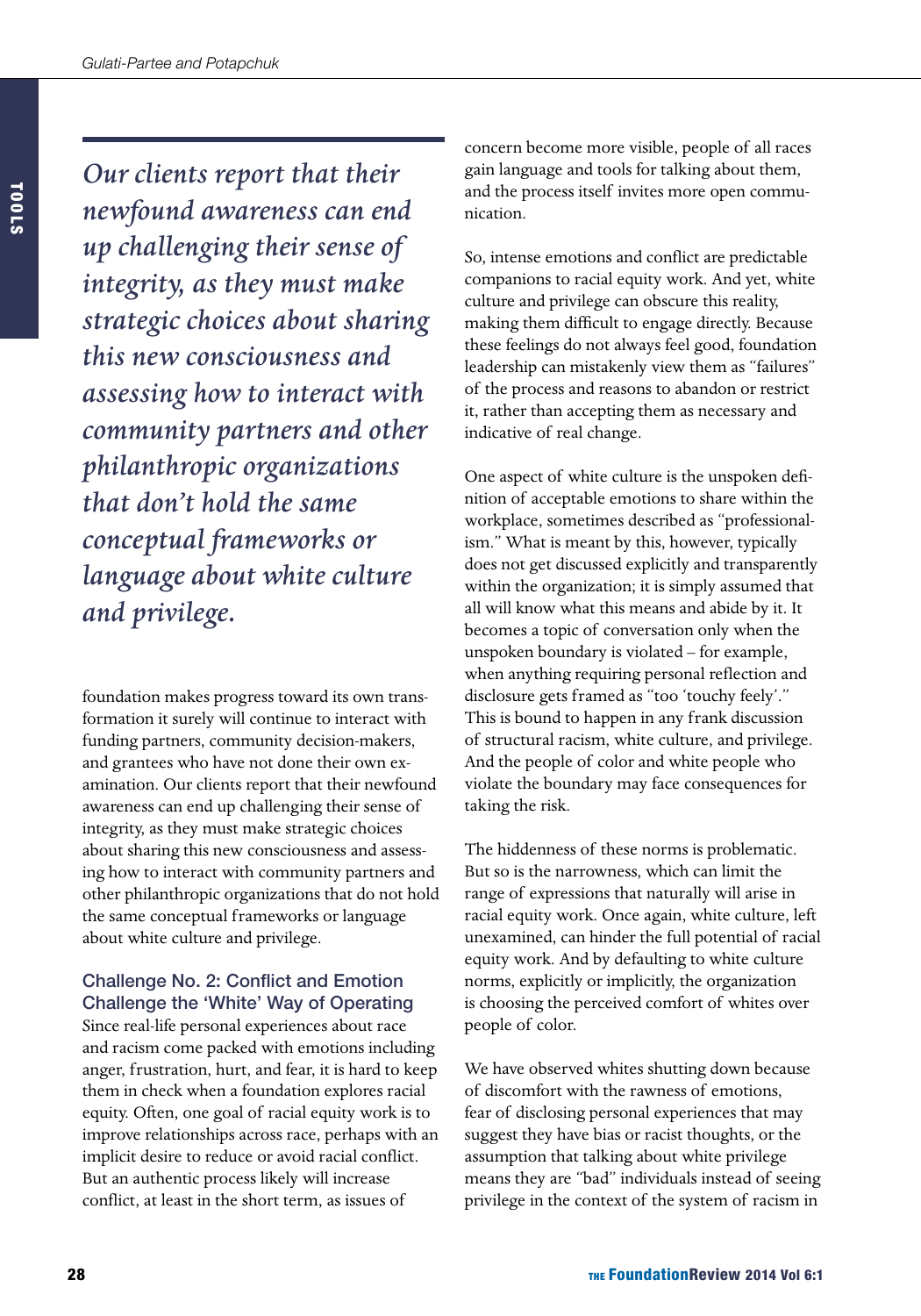which we all participate. White people's response to emotions is not a fault, but rather a manifestation of how the system is set up for people who are privileged in it. The default setting is for the structure to be invisible. For some whites, this is the first time they are realizing they have a white identity, learning about a system of racism rather than seeing racism as individual acts of hate, or even having an intense conversation on race. It may be the first time they are considering how the system is set up and may have furthered their career, performance appraisals, and quality of life. As a result of all this newness, plus discomfort with the emotions arising from their colleagues and even within themselves, whites often will advocate for even more strict boundaries around personal sharing and emotion when it gets too heated for their comfort.

On the other hand, many people of color talk about their anticipation of having an opportunity to share one's truth in a facilitated space and the potential that these discussions may result in institutional changes. In our observation, people of color are typically taking the lead in sharing personal experiences since they are more fluent in the impact of racism. They also might feel hesitation, since people of color are typically looked to for sharing their personal stories and lessons yet are covertly or overtly asked to keep their emotions in check. Some people of color have expressed fear that they will face harsh consequences for speaking truth – further marginalization, loss of credibility, or something worse.

This is a critical juncture for an organization. A foundation committing to racial equity work for the long haul must be open and receptive and make space for conflict and emotion. Without this, the process could unintentionally repeat the experience many people of color have throughout their lives – that is, efforts are made to address racial inequity, but when the conversation gets heated or uncomfortable for whites the group retreats, often blaming people of color for causing the discomfort. Business as usual returns with added anxiety for people of color, who may be unlikely to risk participating in such a process again.

*The default setting is for the structure to be invisible. For some whites, this is the first time they are realizing they have a white identity, learning about a system of racism rather than seeing racism as individual acts of hate, or even having an intense conversation on race. It may be the first time they are considering how the system is set up and may have furthered their career, performance appraisals, and quality of life.*

Challenge No. 3: Focusing on White Culture and Privilege Privileges Whiteness Racial equity work depends, in part, on people of color gaining access, voice, and leadership to advocate for change within their institutions. And they can be great supporters of the wide-anglelens approach to this work, one that looks at the structural over-advantaging of whites as well as the under-advantaging of people of color. At the same time, they can experience discomfort with this approach and can become its most vocal critics.

Racial equity practitioners have made a valuable contribution to the field by putting forth an analytical method and innovative tools for understanding and deconstructing the accumulated impact of structural racism as the cause of racially inequitable outcomes and, in turn, developing strategies to improve outcomes and transform systems. We use this approach because we believe it is imperative to understand our history, how the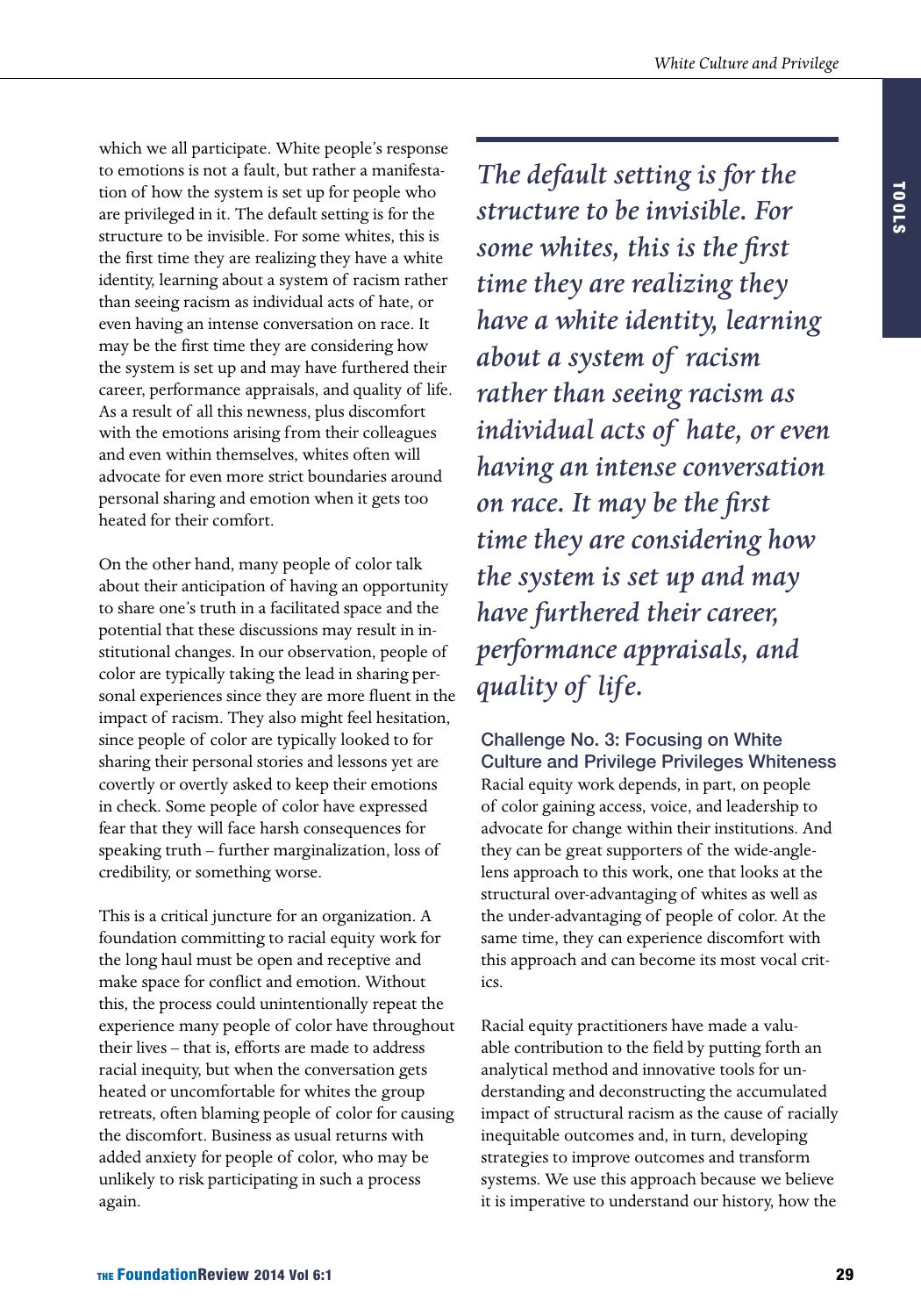*People of color, who often have to accommodate, adapt, and assimilate in countless ways in order to gain entry and advance in white culture institutions, understandably might grow weary of bearing witness to white people discovering and grappling with their white privilege. Like the stages of grief, this process can include everything from denial to angry pushback from white people, jockeying to position oneself as the exception to the rule, or paralyzing white guilt and shame.*

system was constructed and continues to operate, and the statistical impact of structural racism in our daily lives. In our experience, this can be useful to people of all races.

But strictly focusing on analysis and evidence can unintentionally, though not unpredictably, reify the marginalization experienced by people of color because it tends to more closely match the learning and emotional needs of white participants. We have observed this happening in at least three ways.

The first is when it is primarily a cognitive approach and does not include attention to affective or experiential needs and ways of knowing. For people of color, their lived experience of racism often hits them at a gut level as well as the cognitive level, in a way that is less familiar to whites. In our racial equity capacity building sessions we typically include, for example, an overview of statistics showing racial disparities in different sectors. While these might validate the experience of people of color, they also can leave them feeling detached from their personal pain and suffering at the hands of racial oppression. Imagine the experience of crime survivors being asked to take in "data" about their victimization – their lived experience is far more powerful data than a PowerPoint© presentation ever could be. And yet, this approach is also what can make it easier for white people to take in – and finally believe – that structural racism exists. In this way, this method can privilege the convincing of white people over the comforting of people of color.

The second is when it emphasizes structural outcomes to the exclusion of personal bias or individual racism. Again, this can be helpful in engaging white people and helping participants of all races understand the systemic nature of racism. And it is an important counternarrative to the focus on the individual in U.S. culture. But it also can leave both white people and people of color detached from the structure, viewing it more like an intellectual exercise than an urgent, personal imperative. For many white people, this can be the perfect match for their learning style and sense of self, and it complies with white culture. But it can leave people of color feeling that no one is taking responsibility for the persistent pain and consistently inequitable outcomes and experience being generated by structural racism – including in everyday interactions with their white colleagues. In this way, the organization as a whole may make progress in its understanding of structural racism and its commitment to racial equity, at the same time that people of color may feel more isolated in their daily experience of racism within the organization.

The third way this analytical approach can privilege white participants while remarginalizing people of color is that the necessary focus on white culture and privilege, which we maintain is critical for racial equity work to be effective, means that the white experience takes center stage in the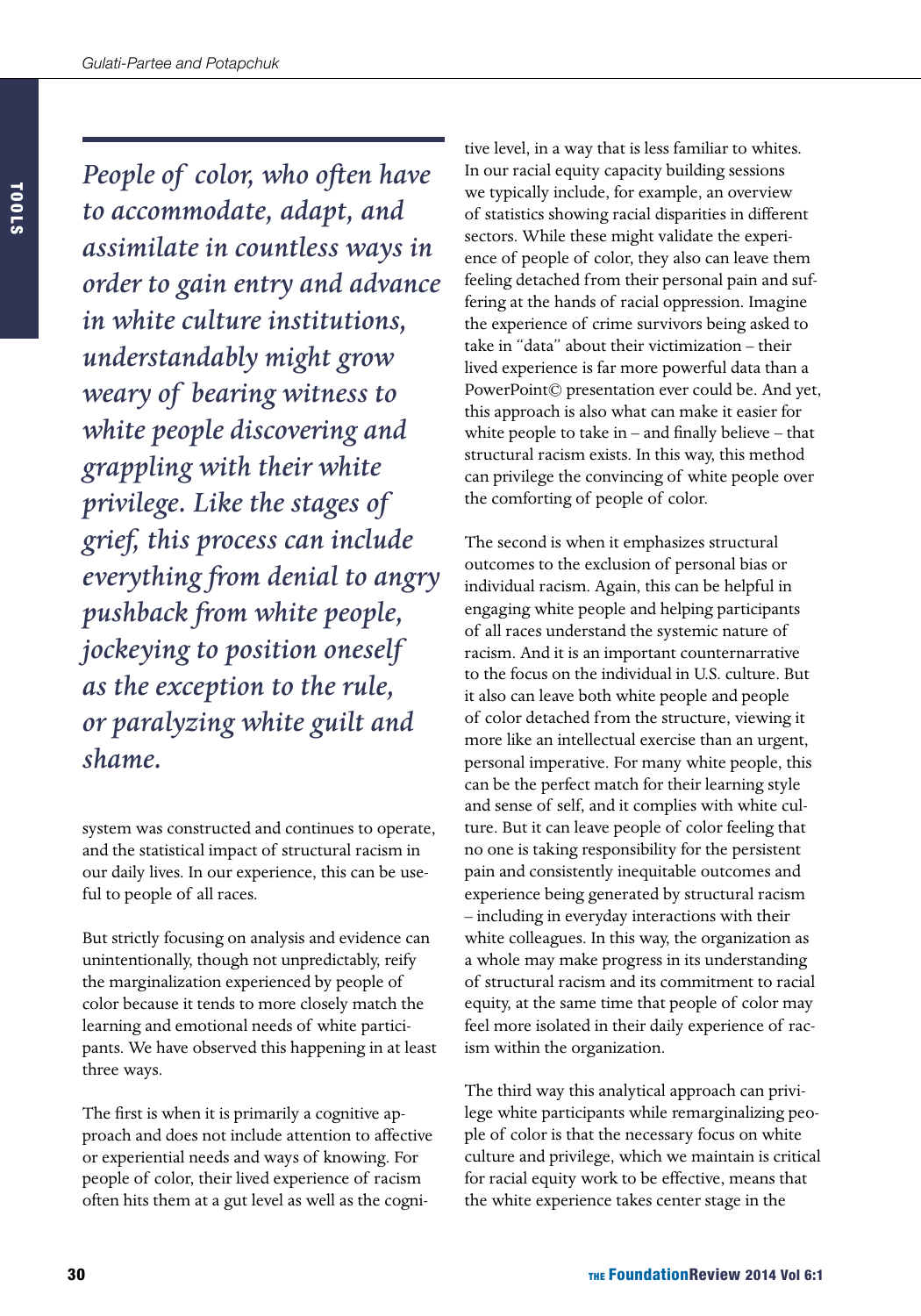change process, even as the purpose of the work is to dismantle the centrality of and privilege inherent to whiteness. People of color, who often have to accommodate, adapt, and assimilate in countless ways in order to gain entry and advance in white culture institutions, understandably might grow weary of bearing witness to white people discovering and grappling with their white privilege. Like the stages of grief, this process can include everything from denial to angry pushback from white people, jockeying to position oneself as the exception to the rule, or paralyzing white guilt and shame. Meanwhile, people of color are asked to be patient and graciously share their stories, as this is part of the necessary process of white people becoming allies in the struggle for racial justice. We can understand why people of color may lose patience or check out of this process. Like the crime victim in the example above, remediating perpetrators is important and necessary to reduce future crime, but asking survivors to witness or perhaps even participate in that remediation might feel like adding insult to injury.

### Tools to Address the Challenges

Our own understanding of our racial identity and our life experiences in the context of the daily impact of structural racism is critical to being thoughtful, effective, and courageous leaders working toward racial justice. Organizations doing this work must balance the need for both conceptual frameworks and storytelling, for unpacking the personal and organizational impact of structural racism, and for developing an institutional culture that reflects racial equity principles.

So, putting white culture and privilege on the table is critical to include in racial equity work – and it is fraught with challenges due to the complex manifestations of structural racism. In our experience, there is no way to avoid these challenges; the best leaders can do is anticipate them and become equipped with tools to mitigate them. We offer four tools.<sup>3</sup>

## *Tool No. 1: Create a Container With Intentional Group Norms*

Some people, often whites, will say that they cannot have a conversation about difficult topics like racism and privilege without building trust and having a strong relationship with their colleagues of color. At the same time others, often people of color, will say they cannot possibly build trust or

*Putting white culture and privilege on the table is critical to include in racial equity work – and it is fraught with challenges due to the complex manifestations of structural racism. In our experience, there is no way to avoid these challenges; the best leaders can do is anticipate them and become equipped with tools to mitigate them. We offer four tools.*

have authentic relationships with white colleagues who are unable to have candid conversation about racism and privilege. Rather than privileging one need over the other or handicapping the process by building only one capacity when both are needed, a thoughtful process begins with attention to creating a "container" to hold the process and enable participants of all racial identities to be challenged but not traumatized.

It is important to note that we build the container not to avoid conflict and hard emotions or create some false sense of "safe space." Rather, we build it precisely because we know conflict and emotions will arise and that "safety" can be elusive and subjective. The container helps the group support

<sup>&</sup>lt;sup>3</sup> In addition to these four tools, several others developed by different organizations can be found at [http://www.](http://www.racialequitytools.org) [racialequitytools.org](http://www.racialequitytools.org); a good section to start at is under the tab, "Act."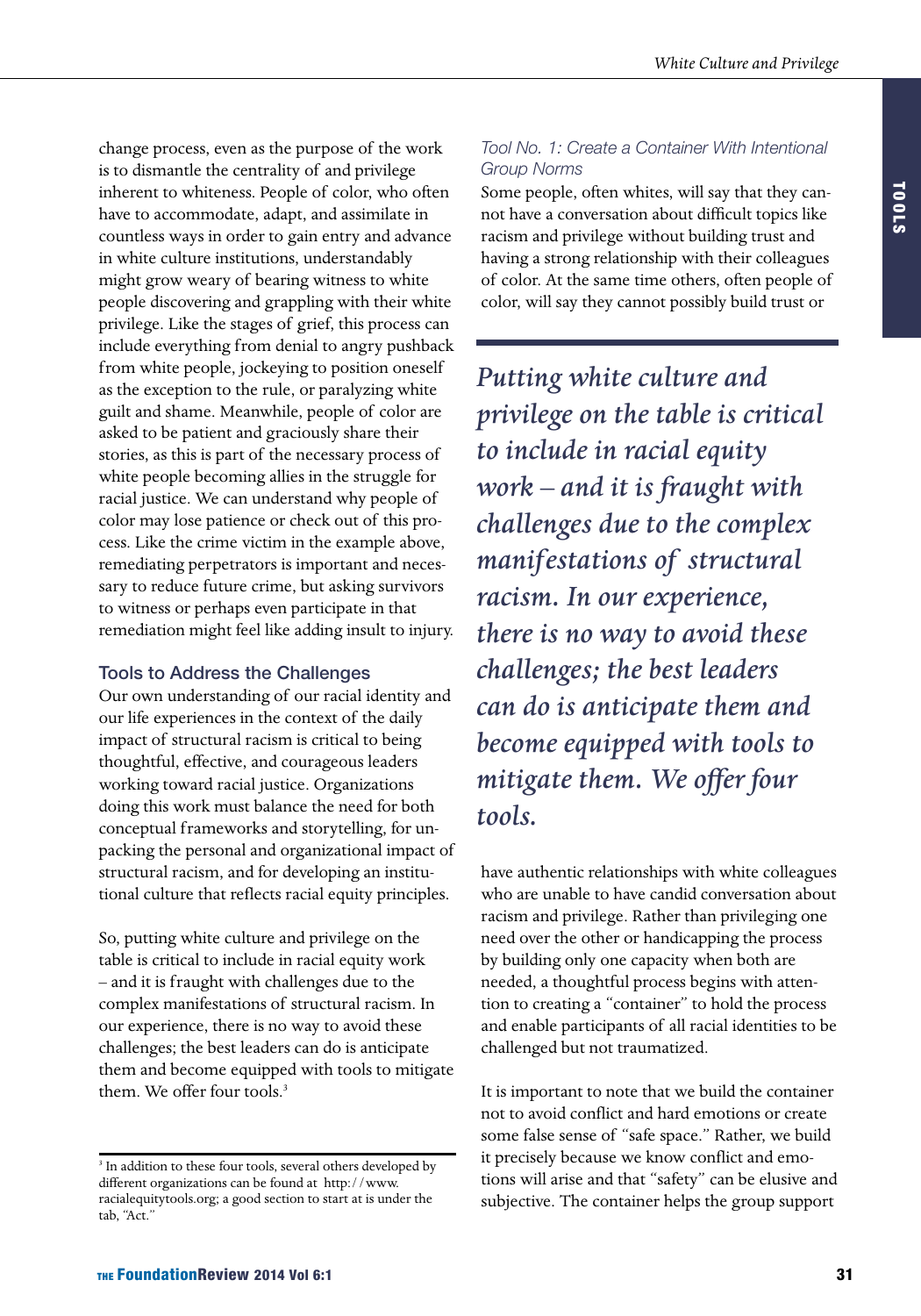*We offer and engage groups with these norms: (1) Speak your truth. (2) Lean into discomfort and lean into each other. (3) Commit to nonclosure. (4) Embrace paradox. (5) Seek intentional learning, not perfection (OpenSource Leadership Strategies, n.d.).*

one another rather than marginalize individuals, be better able to recover from challenges, and remain intact even as differences are emphasized. It also encourages community members to bring their best and full selves, be respectful in their own words and actions and of others, and create a shared sense of accountability to one another and the process.

What goes into and creates the container is important. It includes the common language and framework that is being used to understand structural racism and racial equity. We have learned that it also must include intentional group norms that enable everyone in the process to bring their cognitive, affective, and experiential wisdom into the group.

Every group has norms – standards of behavior, communication, and getting the work done. As discussed earlier, often norms arise unintentionally, reflecting the dominant white culture, and are not negotiated intentionally in a way that takes full advantage of a group's cultural diversity. The sheer act of articulating norms for the racial equity process can expose the unintentionality of current group norms while also creating a space to complement and support the change effort.

In our work, we have made the choice to offer a set of group norms for the group to "try on," rather than generate a list from the group. Arising from our experience with a diverse range of groups, our list helps to balance power in the group from the start and offers a tool and shared frame of reference to begin using right away. If time allows, a process could include the group generating its own norms. Care should be taken, however, to balance power in the group so everyone can contribute freely to the process, make sure these norms are truly negotiated and not simply brainstormed and added to the flip chart like a grocery list, and ensure they do not simply default to dominant white culture.

We offer and engage groups with these norms: (1) Speak your truth. (2) Lean into discomfort and lean into each other. (3) Commit to nonclosure. (4) Embrace paradox. (5) Seek intentional learning, not perfection (OpenSource Leadership Strategies, n.d.).<sup>4</sup>

Embedded in these norms are others, like maintaining confidentiality and stepping up or back in order to balance participation across personalities, behavioral styles, and racial identities. These norms intentionally reflect different cultural perspectives. "Speak your truth" – with the emphasis on the individual "you" – surely reflects the American/western ethos of individuality. When it comes to talking about things like white privilege, however, many white Americans suddenly default to the universal "we" or the detached "you" rather than taking ownership of thoughts, feelings, and behaviors. There can be great power and value in speaking from the "I," for both the speaker and the group. This is an example where we think a "white" norm can be useful and we are intentional about claiming it as part of the container.

Conversely, paradox is more valued in eastern schools of thought. While critical thinking skills are important to racial equity work, we find the

<sup>4</sup> This original document has evolved over a decade of work with social justice groups and has been informed by many teachers and colleagues, including Angela Bryant and Visions; Claudia Horwitz and stone circles; George Lakey and Training for Change; Tema Okun and dismantlingRacismworks; and Leah Wing and Social Justice Mediation Institute.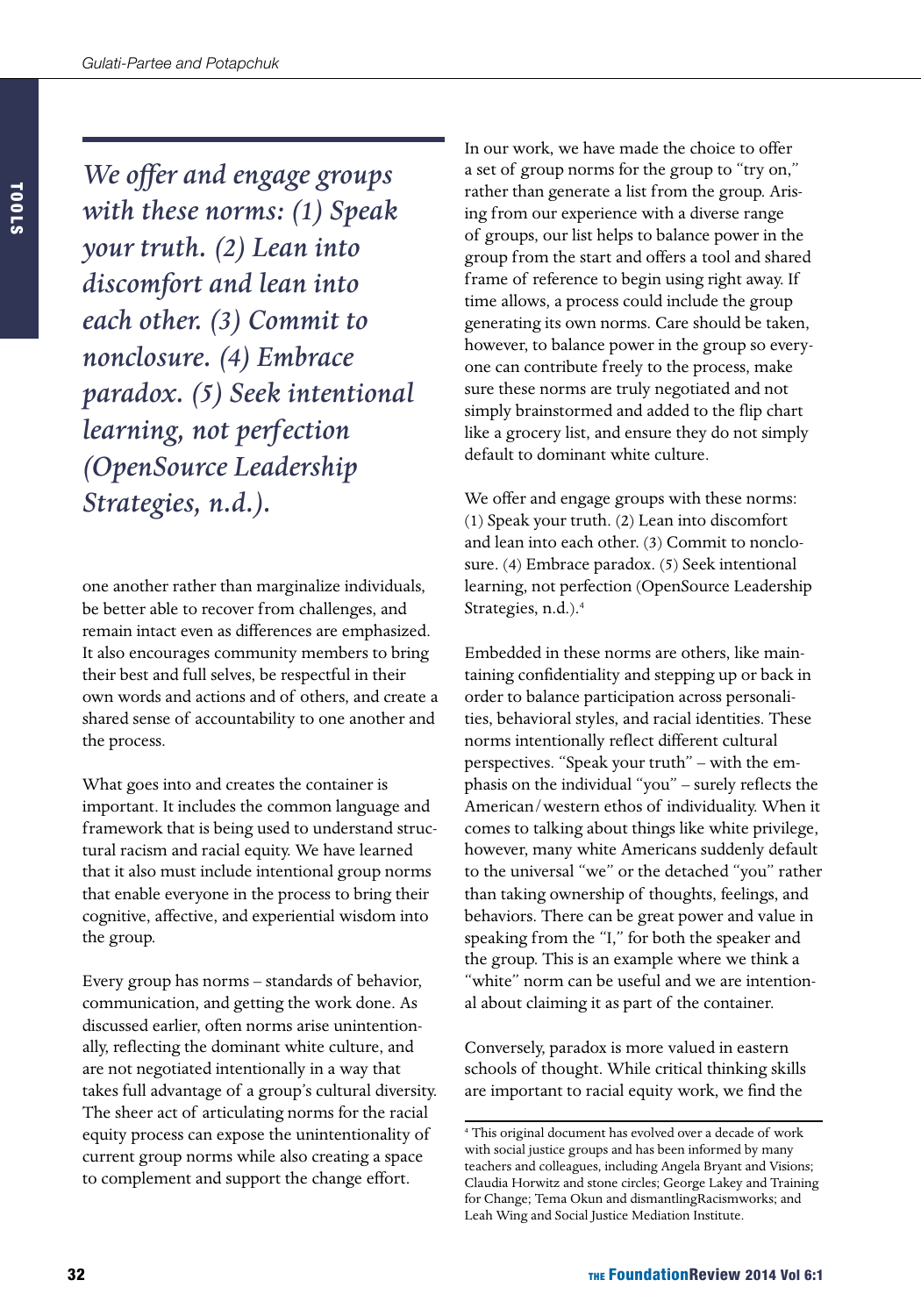white culture norm of "either/or" logic to be limiting. Instead, we encourage "both/and" paradoxical thinking. Similarly, the focus on nonclosure and learning is a direct challenge to the whiteculture norm of perfectionism that dominates foundations and other elite U.S. institutions. So in these cases, we are intentionally challenging dominant white norms and preferencing counterculture norms.

The norm "leaning into discomfort and each other" most directly attempts to challenge white culture norms around avoiding conflict and emotions that cause discomfort. It also attempts to bridge the seemingly disparate needs within the group to both build trust and engage in an honest conversation. This norm is not about romanticizing pain; it is about recognizing that growing pains are a normal and necessary part of the process, and that we can rely on one another to be allies as we engage the messiness that comes with learning, taking risks, and staying present.

Collectively, these norms are designed to stretch everyone – in different ways, at different times. They were intentionally created and they require intentional practice. We deliberately chose not to call them rules; few people take kindly to imposed rules, and we do not want to take on the role of policing them anyway. Instead they are norms that the group is free to take on or not, but that at the very least challenge the unspoken norms of white culture that allot privilege and deter true progress toward racial equity. We have heard from our clients that these norms have been useful beyond the specific racial equity engagement; in this way, racial equity work and specifically work on white culture and privilege can have far-reaching use for organizational development.

### *Tool No. 2: Explore Accumulated Advantage and Disadvantage*

Understanding how racism relates to the issues a foundation funds – education or health, for example – typically would include looking at the history of the issue as well as various public and institutional policies that created and help maintain racial disparities. We have found these exercises to be most powerful when they reveal the persistent

*We have been fortunate to work with some courageous organizations who have turned the lens inward to see how those accumulated privileges and disadvantages have determined who holds leadership positions in the organization, how decisions get made, what constitutes success, what and who gets rewarded, and whose voice has the most influence.*

and often intentional disadvantaging of people of color through, for example, enslavement or denial of rights or barriers to participation, as well as the advantaging of white people through, for example, the explicit granting of rights. This helps reveal how privilege develops and how racial gaps grow from both ends. In turn, this means that any remedies must address structural over-advantaging of whites as well under-advantaging of people of color.

Further, seeing that these gaps have grown over time through the confluence and cumulative impact of myriad over-advantages and underadvantages also helps to lay bare that privilege exists, has been constructed, and will need to be intentionally and strategically dismantled systemically in order for racial equity to emerge.

A final step in the process is, perhaps ironically, personalizing the structural. It is not enough for foundation team members to talk in detached, intellectualized ways about how privilege has evolved in the world. We have been fortunate to work with some courageous organizations who have turned the lens inward to see how those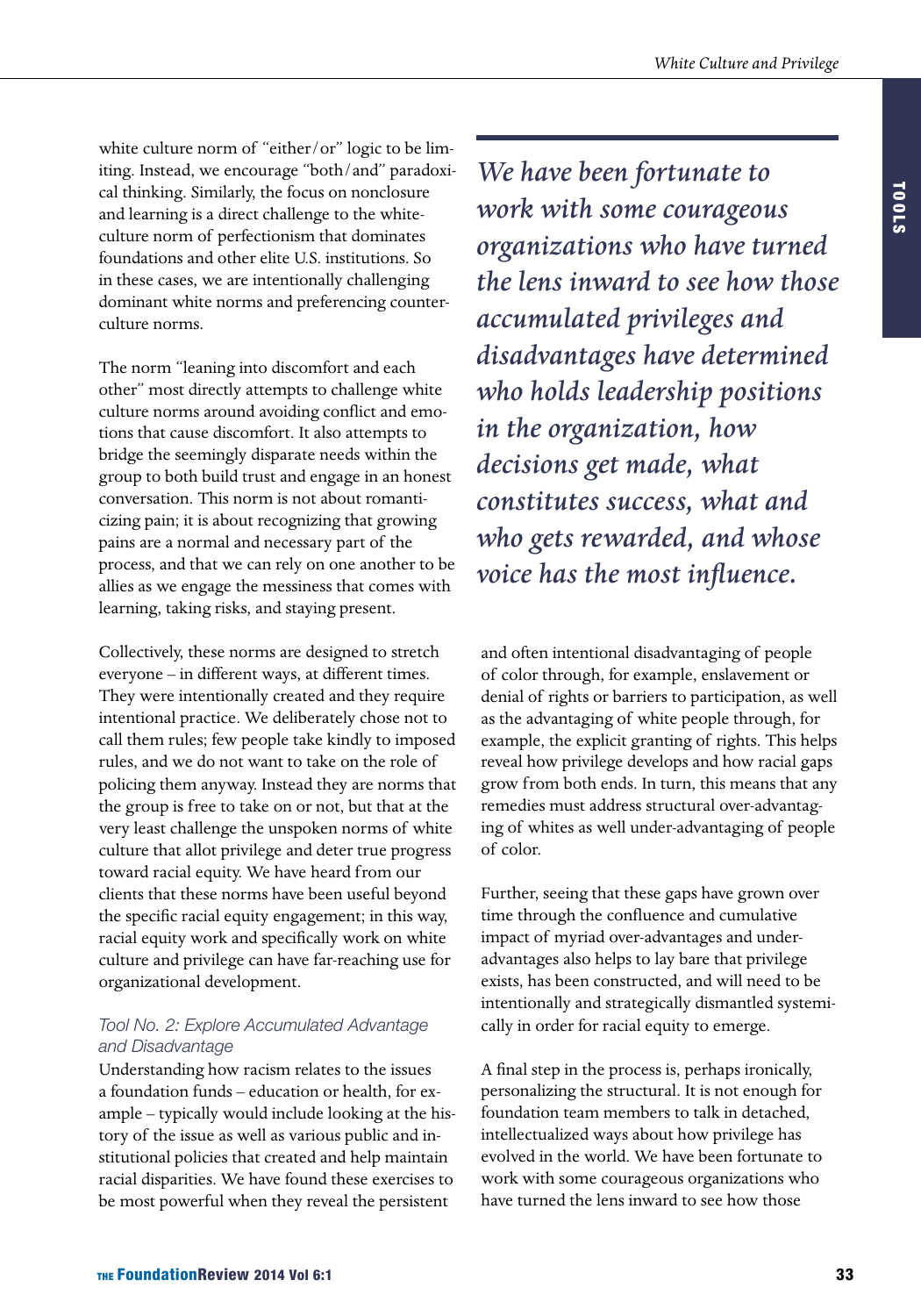*Are all aspects of white culture "bad?" Not necessarily. But as the default, they are unnegotiated. Our assessment process focuses on how white culture dominates within an organization and, specifically, how it discredits, marginalizes, or oppresses other ways of behaving, thinking, and doing.*

accumulated privileges and disadvantages have determined who holds leadership positions in the organization, how decisions get made, what constitutes success, what and who gets rewarded, and whose voice has the most influence. This exploration can catalyze deeper reckoning with the relationship between accumulated advantages and the existence of the foundation itself, perhaps leading to radically new grantmaking priorities and processes.

Examining white culture can be difficult in any context, but examining it "out in the world" at least brings the comfort of distance. Turning the lens inward can be more risky, but also bear great rewards. George Penick (2008), the white former executive director of the Foundation for the Mid South, shares – based on personal experience – the critical importance of challenging the current ways of knowing and doing the work:

Foundations may think that they are being bold with their money when applying it toward issues affecting those outside of their walls, and yet they usually do not understand how those same issues manifest themselves within their own foundation. … And most of all, foundation leaders who are afraid to open the issues of racial and social equity for a full discussion by board and staff alike – of what this means to their governance, their grant practices, and their hiring, recruitment, and outreach – will find themselves isolated and clueless. (p. 12)

Privilege very much operates in here, especially when it comes to foundations. Conducting this analysis in a thorough and honest way can help put privilege on the table explicitly, where it finally can be interrogated and transformed.

#### *Tool No. 3: Reflect on White Culture*

Identifying how white culture is present within an organization's internal and external practices and grantmaking is a critical dimension of racial equity work. The dominant white culture is ever-present in most organizations, and it can be especially invisible to members of a dominant group. We believe there are helpful steps to reveal white culture:

- • Understand the concept of white culture and its different components – for example, using the White Culture worksheet (Potapchuk, 2013).
- • Increase skills to identify white culture in an organizational setting – for example, through case studies.
- • Assess how white culture is present within the organization and set goals for transforming it – for example, using the Transforming Organizational Culture Assessment tool.<sup>5</sup>

Are all aspects of white culture "bad?" Not necessarily. But as the default, they are unnegotiated. Our assessment process focuses on how white culture dominates within an organization and, specifically, how it discredits, marginalizes, or oppresses other ways of behaving, thinking, and doing. Here are some questions that guide our facilitated assessment process, looking at both internal and external dynamics of a foundation:<sup>6</sup>

<sup>&</sup>lt;sup>5</sup> This tool has been developed by Maggie Potapchuk as part of the Transforming White Privilege project with Sally Leiderman of the Center for Assessment and Policy Development and Shakti Butler of World Trust Educational Services, with funding from the W.K. Kellogg Foundation. 6 Among the sources for these questions: Consulting With Racial Equity Lens Tool by M. Potapchuk, 2011, at [http://](http://www.mpassociates.us/documents/ConsultingwRacialEquityLensPotapchuk.pdf) [www.mpassociates.us/documents/ConsultingwRacialEquity-](http://www.mpassociates.us/documents/ConsultingwRacialEquityLensPotapchuk.pdf)[LensPotapchuk.pdf](http://www.mpassociates.us/documents/ConsultingwRacialEquityLensPotapchuk.pdf); How Can We Lay Out Assumptions to Understand Our Theory of Change? from MP Associates and the Center for Assessment and Policy Development, 2013, at [http://www.racialequitytools.org/resourcefiles%](http://www.racialequitytools.org/resourcefiles)20How\_ Can\_We\_Lay\_Out\_Assumptions\_To\_ [Understand\\_Our\\_](Understand_Our_Theory_Of_Change.pdf)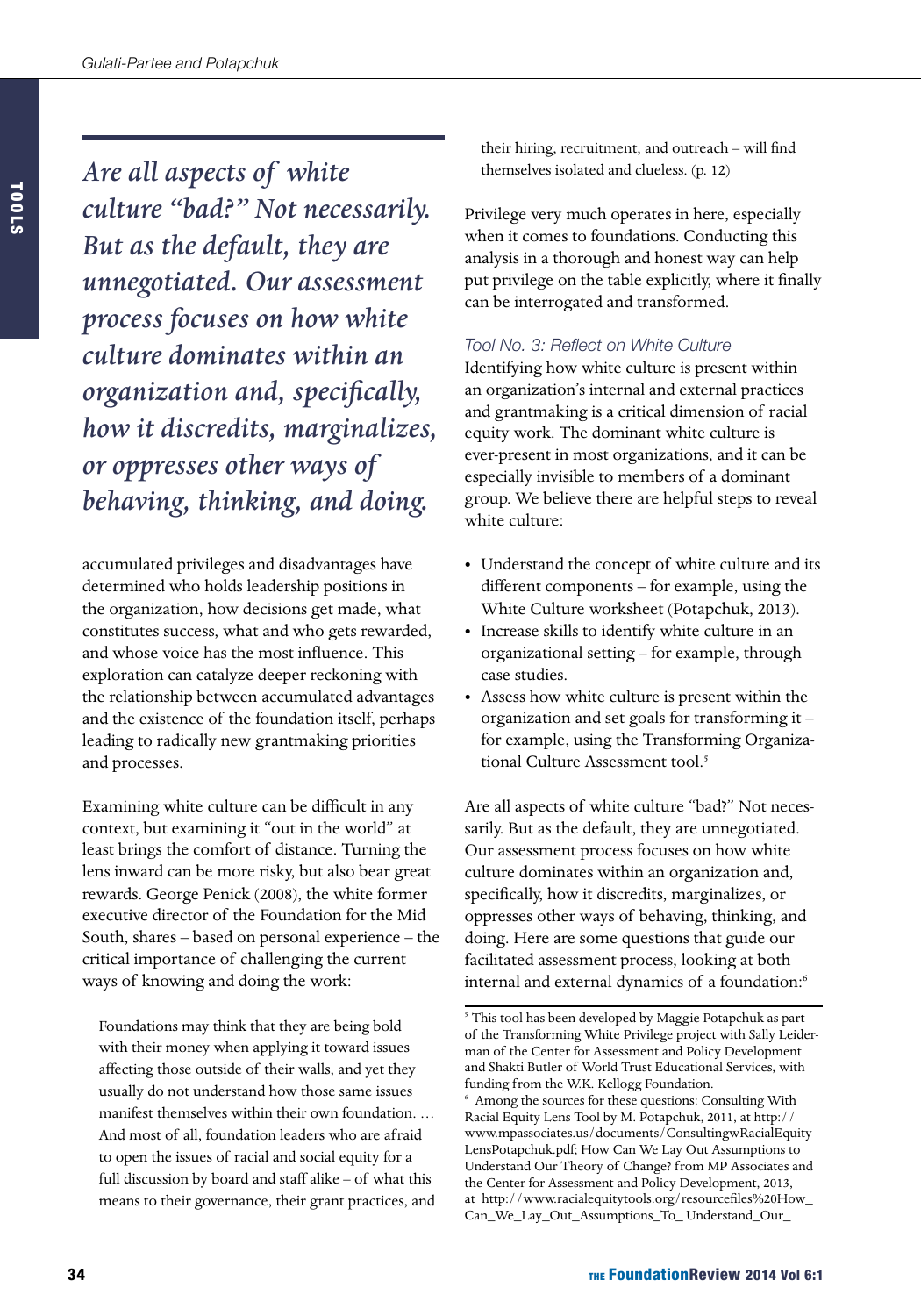- What kind of information is considered credible, and from whom?
- How is success being defined? Who is defining it? What are the consequences if the outcomes are not reached? What is the foundation's responsibility and accountability to those outcomes? Are there reparations for the community based on negative impacts from a foundation-led initiative?
- How is time for an initiative being defined? Who is defining it? How are different variables – politics, organizational issues, other priorities – being factored in? What is the time and monetary contingency plan?
- How is leadership being defined? By title? By characteristics? By individuals in the community? Who are the formal and informal leaders?
- What leadership behaviors are being rewarded? What are the consequences for those who do not embody specific leadership characteristics? Do they still have access to resources and decision-making?
- What is the decision-making process? Who is included? Is the process transparent? Are there opportunities for feedback and flexibility to make changes to the process? Who decides?
- • When and how is conflict addressed? What are the responses when an individual or a group raises a difficult issue, especially one involving race, inequities, power, or privilege? Are there different patterns of response by staff groups? By race/ethnic identity groups?
- What are the consequences if the decisionmaking structure and process are not followed? Are there different consequences based on roles within the organization or racial/ethnic identities?
- • Do the strategies and possible policy changes anticipate and address the different impacts of a practice on distinct racial groups? Do they take into consideration accumulated advantages for whites and accumulated disadvantages for people of color?

*One tool we have found to be very helpful, especially in acknowledging and supporting some of the emotions that naturally occur in racial equity work, is racial identity caucusing. The value of caucusing is so both white people and people of color have intentional space and time to focus on their respective work to dismantle racism and advance racial equity.* 

Understanding, analyzing, and intervening on how white culture manifests within a foundation is critical for working toward racial equity, and it is especially essential for establishing credibility within a community.

# *Tool No. 4: Caucus by Racial Identity*

One tool we have found to be very helpful, especially in acknowledging and supporting some of the emotions that naturally occur in racial equity work, is racial identity caucusing.<sup>7</sup> The value of caucusing is so both white people and people of color have intentional space and time to focus on their respective work to dismantle racism and advance racial equity. Caucusing does not happen instead of integrated groups; rather, caucusing can lead to more authentic and powerful integrated groups.

Caucusing not only respects the choice of marginalized groups to be together, it also makes the dominant culture visible – an important step in making intentional changes to the culture.

[Theory\\_Of\\_Change.pdf](Understand_Our_Theory_Of_Change.pdf); and Flipping the Script: White Privilege and Community Building, by M. Potapchuk, S. Leiderman, D. Bivens, and B. Major, 2005, at [http://www.](http://www.mpassociates.us/pdf) [mpassociates.us/pdf/](http://www.mpassociates.us/pdf)[FlippingtheScriptmostupdated.pdf.](FlippingtheScriptmostupdated.pdf)

<sup>7</sup> For more information about caucusing as a tool, see [http://](http://racialequitytools.org/fundamentals/core-concepts#FUN05) [racialequitytools.org/fundamentals/core-](http://racialequitytools.org/fundamentals/core-concepts#FUN05)concepts#FUN05.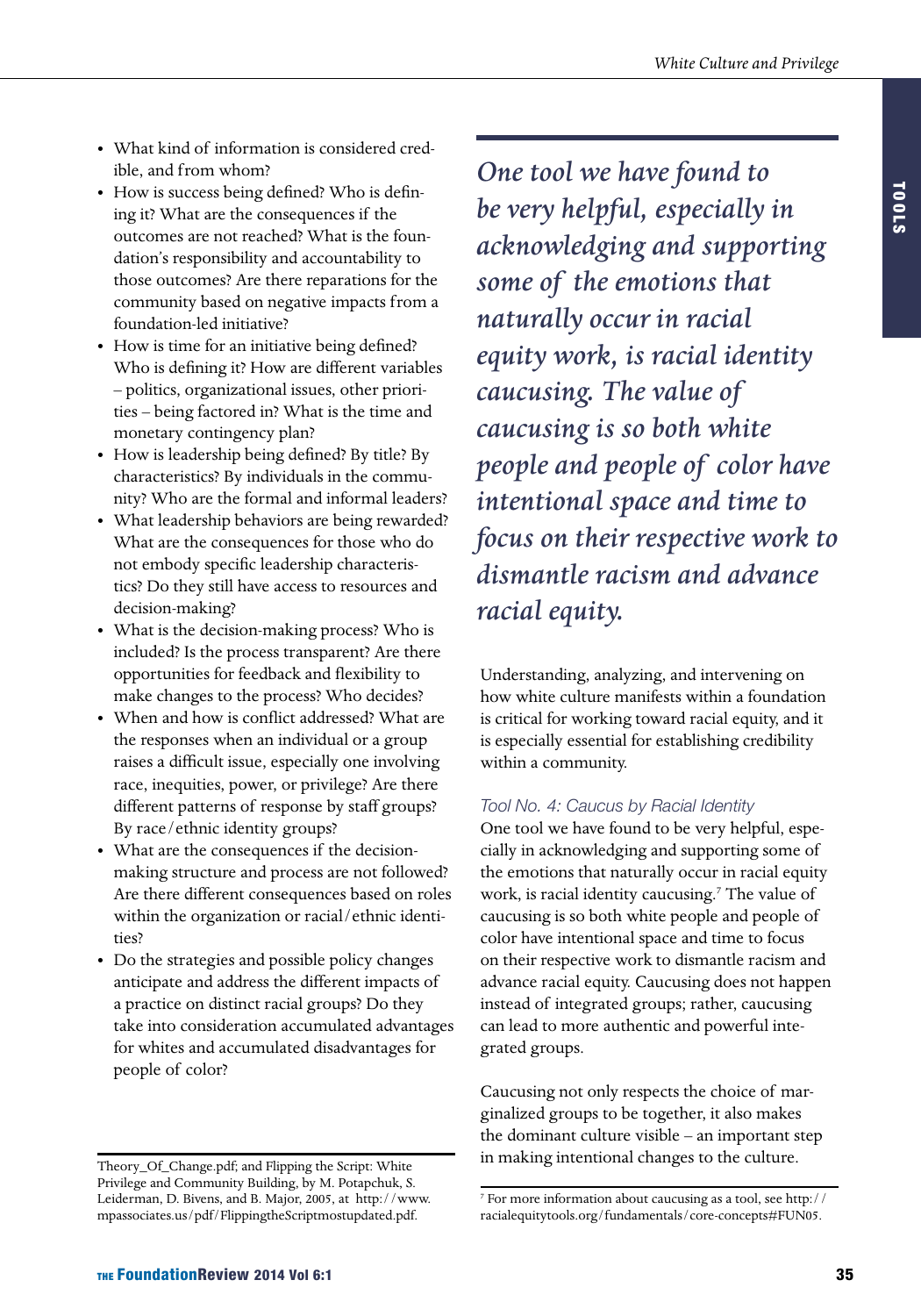Further, working only in integrated groups puts an undue burden on people of color to be the teachers and obscures the responsibility of white people to do their own work. Both people of color and white people are needed to work collectively for racial equity. But they have different work to do, precisely because of their different experiences with and location relative to white culture and privilege.

*For people of color the caucus can be a space where whiteness is not at the center or a place where one need not accommodate or assimilate to white people's responses to the emotional and conflictual nature of racial equity work.* 

Though there is often resistance to participating in explicit race-identified groups, these formations occur all the time – though usually without intentionality or consciousness. One common resistance to caucusing by whites is, "I don't like to feel guilty" – though having that feeling is an opportunity to remember one's humanity and commitment to justice. What caucus time does in part is ensure the feeling of guilt does not result in paralysis, but rather reflection and action. Caucusing can be an opportunity to transform the white space into a liberating space to build strengths, skills, and courage for white people to act purposefully toward racial equity.

A white caucus provides an opportunity for white people to:

- • Unpack feelings especially fear, anger, and sadness, all natural feelings – as well as understand how whites internalize superiority<sup>8</sup> and mani-
- <sup>8</sup> See Racial Identity Caucusing: A Strategy for Building Anti-

fest it in their attitudes and interactions. It is an opportunity for people to support one another and resist marginalizing for being emotive or for honestly sharing racist beliefs.

- Continue the learning by sharing personal incidents and interactions, receive feedback from peers, and encourage responsive actions to address privilege and racism on individual, interpersonal, and institutional levels.
- Discuss current events, organizational patterns, and policies and apply a structural racism analysis to understand how white privilege and culture are present.
- Create an accountability process.<sup>9</sup> Caucusing is not a time for confessionals, but rather a place to build the capacity of each person as well as the white collective to act intentionally, consistently, and effectively and not be complicit or silent.

For people of color the caucus can be a space where whiteness is not at the center or a place where one need not accommodate or assimilate to white people's responses to the emotional and conflictual nature of racial equity work. The caucus provides an opportunity to not only speak about the impact of racism and white culture within an organization, but also about how oppression is internalized on an individual, intergroup, and institutional level. This space can build solidarity among diverse people of color while at the same time allowing that full diversity to emerge and be celebrated. This caucus can be a liberating place for people of color to heal, bring their full selves, and consider how to collectively work for racial equity.

A people of color caucus provides an opportunity for people of color to:

Racist Collective, from Crossroads Anti-Racism Organizing and Training, at [http://www.crossroadsantiracism.org/](http://www.crossroadsantiracism.org/wp-content/themes/crossroads/PDFs/Racial%20Identiy%20Caucusing%20Strategy.pdf) [wp-content/themes/crossroads/PDFs/Racial%20Identiy%20](http://www.crossroadsantiracism.org/wp-content/themes/crossroads/PDFs/Racial%20Identiy%20Caucusing%20Strategy.pdf) [Caucusing%20Strategy.pdf](http://www.crossroadsantiracism.org/wp-content/themes/crossroads/PDFs/Racial%20Identiy%20Caucusing%20Strategy.pdf)

<sup>9</sup> To learn more about accountability processes, see [http://](http://racialequitytools.org/plan/change-process#PLA26) [racialequitytools.org/plan/change-](http://racialequitytools.org/plan/change-process#PLA26)process#PLA26 and Accountability and White Anti-Racist Organizing: Stories of Our Work, B. Cushing, L. Cabbil, M. Freeman, J. Hitchcock, and K. Richards, eds., 2010, Roselle, NJ: Crandall, Dostie, & Douglass Books.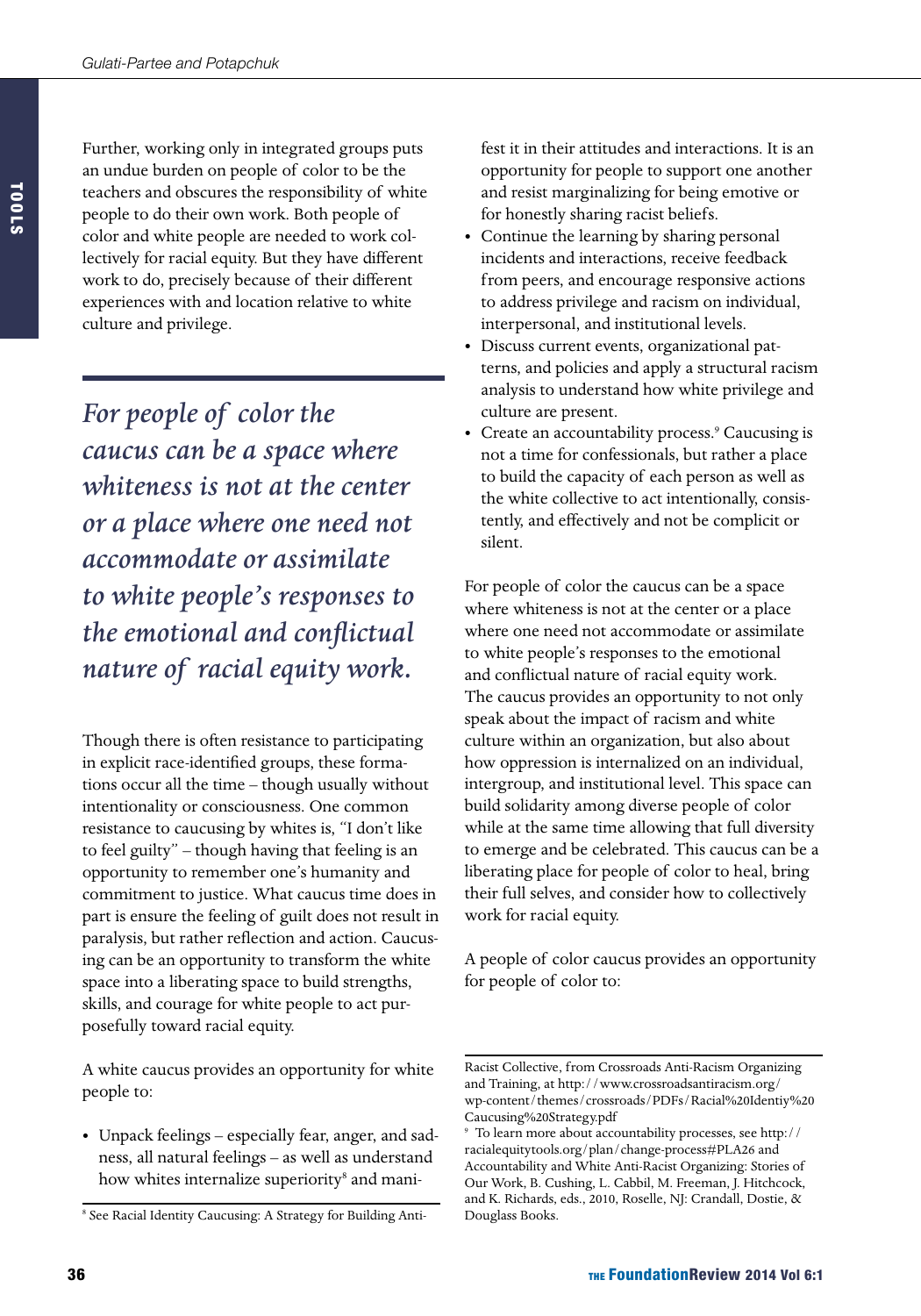- • discover patterns of white culture and privilege within the organization and how to address them on a personal and organizational level;
- • provide relief and support to one another by offering space to share experiences openly and freely, without having to explain them in a way that white people can hear;
- • discuss internalized manifestations of racism and how it affects each person personally and professionally;
- • build solidarity and interrupt the interpersonal manifestations of racism that are imposed by the hierarchy of racial and ethnic identity; and
- • discuss accountability processes and expectations of whites and the organization.

Facilitators use the caucusing tool in different ways. Typically we include a prompt question – sometimes the same for each caucus, sometimes different. Depending on the size and diversity of the group, we sometimes choose to subdivide the caucuses – for example, the people of color caucus might end up being two groups, one for African Americans and one for other people of color; the white caucus might be split by role in the organization, so that whites in leadership have their own space to contemplate their unique relationship to privilege. When we do subdivide, we create an added step to integrate each racialidentity caucus before the cross-race integration. The final step in this process is to intentionally integrate the caucuses by sharing responses to the prompt question, sometimes in a fishbowl formation. Integration does not always mean equal reporting; it is about creating common ground, respecting one another's process, and sitting with the discomfort of the intentionally segregated groups.

### **Conclusion**

We believe that focusing on white culture and privilege is an often overlooked but critical component of effective racial equity change processes; that this work can be challenging in some predictable ways; and that these challenges can be mitigated with some intentional tools. As Andrea Smith (2013) expresses in her blog post, *The Problem with Privilege:* "There is no simple antioppression formula that we can follow; we are

*We believe that focusing on white culture and privilege is an often overlooked but critical component of effective racial equity change processes; that this work can be challenging in some predictable ways; and that these challenges can be mitigated with some intentional tools.*

in a constant state of trial and error and radical experimentation."

We hope the tools we have offered provide a start, though each situation requires presence, creativity, and courage. Indeed, the fact that these challenges exist should not be used as an excuse not to engage, but rather as evidence of the persistence and power of white culture and privilege – and the urgent need to take them on directly and explicitly. We encourage foundations committed to racial equity to lean into the hardest parts of the work – namely, unearthing white culture and privilege internally and externally. Anything less would fall short of their mutual accountability<sup>10</sup> to grantees and the communities they serve, as well as their deeply held value and goal of racial equity.

<sup>&</sup>lt;sup>10</sup> Discussing accountability processes usually focuses on the process used with grantees to track organizational outcomes to ensure they follow the agreement on how grant monies are used. Equally important is being transparent regarding the foundation's accountability to the grantees and communities it serves. This includes tracking responsiveness to community needs, assessing how resources are being distributed and to whom, ensuring that success is being defined by the community/grantees, conducting a structural power analysis, attending to power dynamics at all levels, and reviewing practices to assure they are not contributing to inequities or unintentionally having a racialized impact.